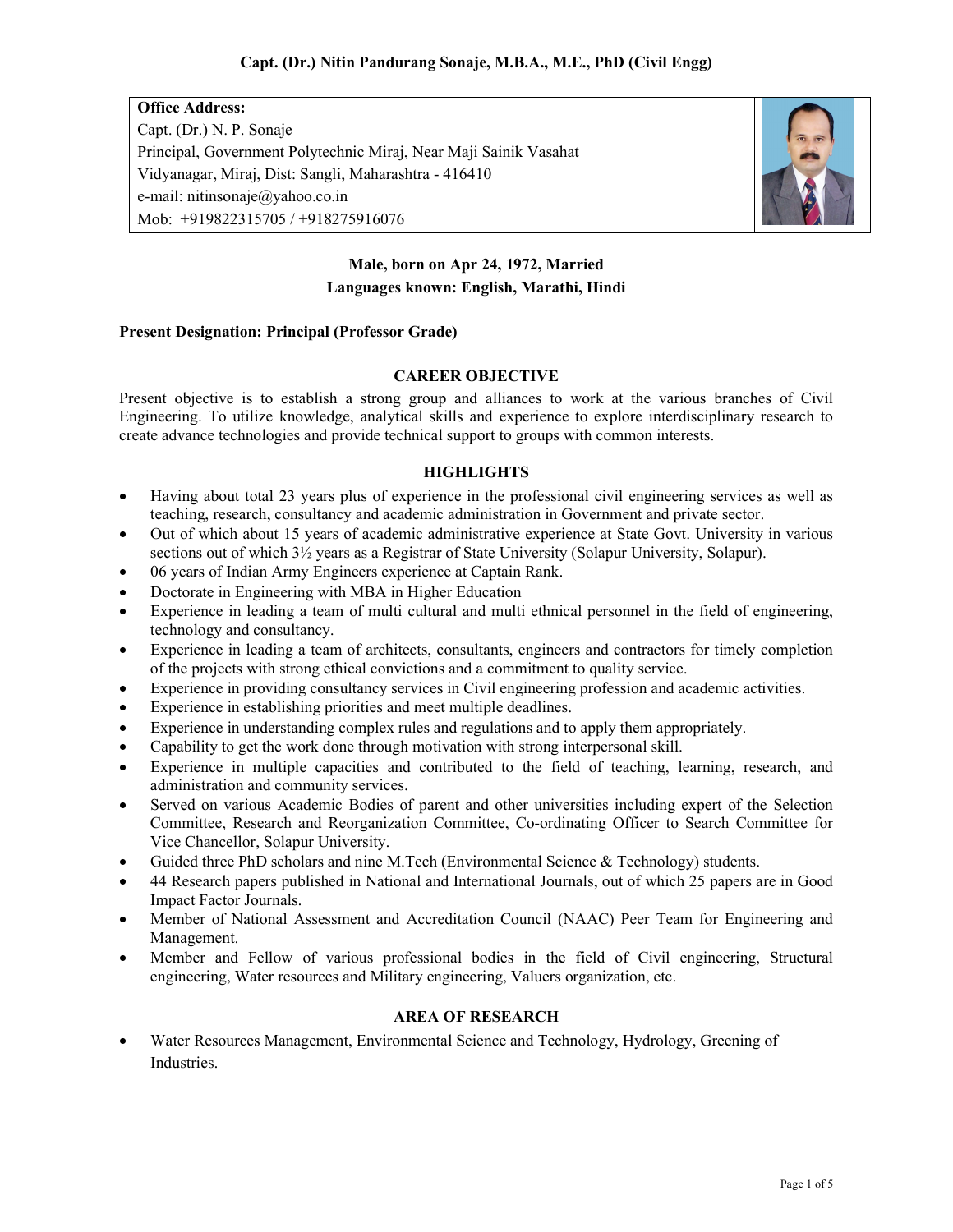### ADMINISTRATIVE AND PROFESSIONAL EXPERIENCE

- 1. Principal, Government Polytechnic Miraj, Maharashtra (India).
- 2. Principal, Government Polytechnic Gadchiroli, Maharashtra (India).
- 3. Deputy Registrar, Shivaji University, Kolhapur, Maharashtra.
- 4. Registrar, Solapur University, Solapur.
- 5. Consultant- Tech Services, ING Vysya Bank Ltd., Mumbai.
- 6. Site Engineer, Natraj Consultant, Lasalgaon, Nashik, Maharashtra.

It includes,

- Professional and educational institute experience.
- Experience in professional civil engineering services as well as teaching, research, consultancy and academic administration in Government and private sector.
- Experience in providing consultancy services in Civil engineering profession and academic activities.
- Handling of legal matters.
- Formulated and got approval of Statutes, Ordinances, Rules and Regulations.
- Formulated the duties and responsibilities of the officers and other administrative staff.
- Estate management for 340 hectares area.
- Custodian of all documents, movable and immovable property of the University.
- Prepared and executed the Tender Documents, Agreement Documents and Annual Maintenance Contract Documents.
- Material Management from procurement, distribution and stock accountings.
- Recruitment of Teaching and Administrative Staff.
- Conduct of the meetings of the Senate, Management Council, and Academic Council from preparation of agenda to confirmation of minutes of meeting.
- Part of the team of writer of Shivaji University Account Code, which is subsequently accepted and admired by the Govt. of Maharashtra.
- Thorough knowledge of University's Post Graduate and PhD admission.
- Administration of Center for Distance Education including online admission to result declaration of about 40,000 distance learners.
- Prepared Rule and Regulations pertaining to academic matters.
- Experience in pre, on and post examination work.
- Conduct of annual convocation process.
- Verification and attestation of academic certificates and preparation of transcript.
- Successfully and timely prepared and executed computerization of "Finance and Account" system.
- Executed interior and exterior renovation works of 11 Branches, hiring of the premises for ATMs and Bank office of ING Vysya Bank worth Rs.430 Lacs.
- In charge for general administration other than routine banking operations (i.e., equipments, machinery, housekeeping, security, firefighting, etc).

#### TEACHING AND RESEARCH EXPERIENCE

- 1. Director, Center for Distance Education, Shivaji University, Kolhapur
	- Academic administrator for about 40000 distances learners.
- 2. Professor, JSPM's Imperial College of Engg. and Research, Wagholi, Pune Taught to degree engineering subjects like Elementary Civil Engineering and Strength of Materials.
- 3. Adhoc Lecturer, College of Military Engineering, Pune
	- Taught subjects like Fluid Mechanics and Building Materials as a part of engineering degree programme.
- 4. Contributory faculty:
	- Dept of Environmental Science and Technology for M. Tech course.
	- STB College of Engg., Tuljapur for M.E. (Water Resources Mgt) course.
	- Dept. of Management, Shivaji University, Kolhapur for MBA course.
		- $\checkmark$  Taught subjects in engineering and technology as well as management like Ground Water, Industrial Wastewater Treatment, Advance Water and Wastewater Treatment, Material Management and Human Resources as a part of post graduate programmes.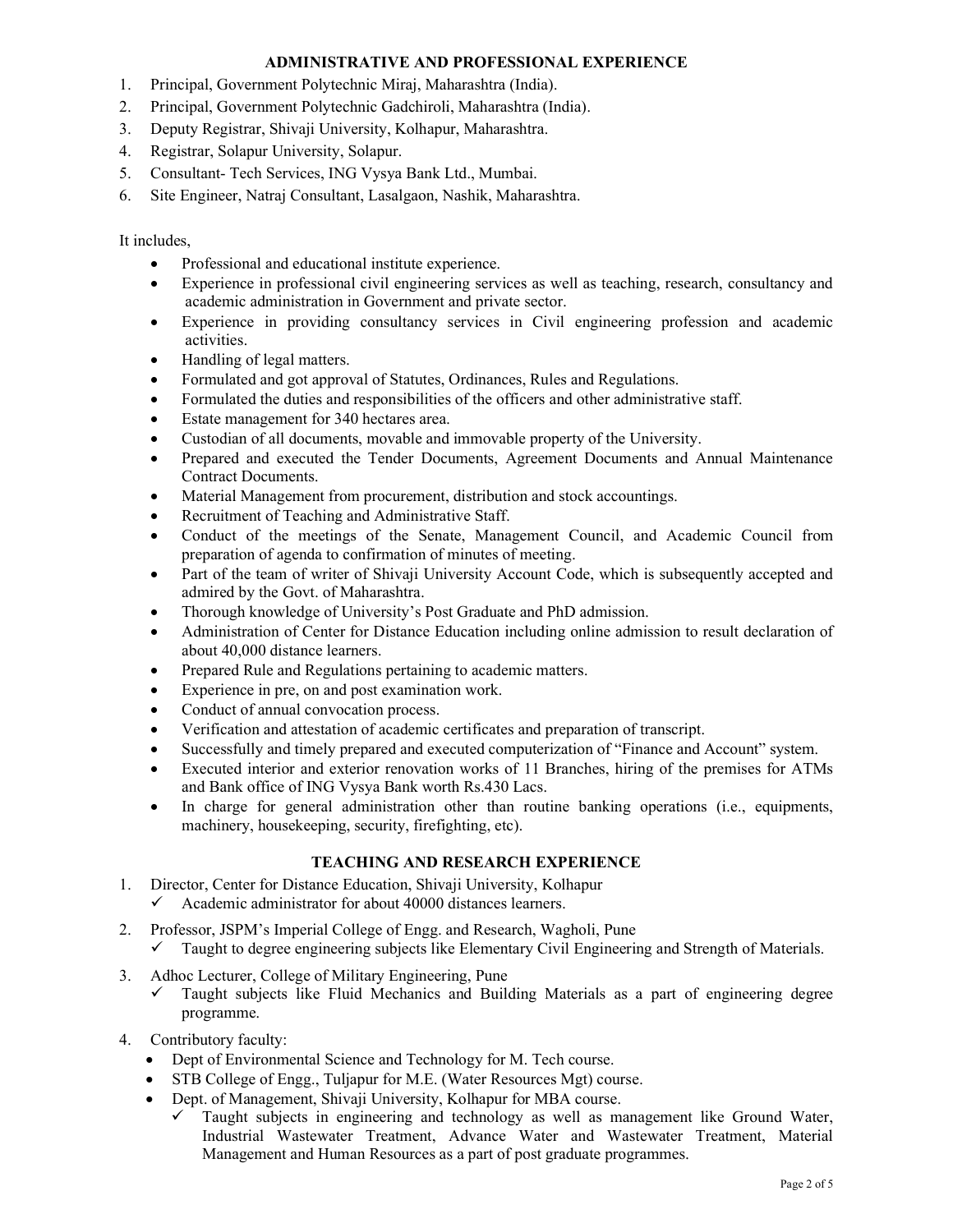## INDIAN ARMY (CORE OF ENGINEERS: COMBAT ENGINEERING) EXPERIENCE

Captain, Indian Army (Corps of Engineers)

- Training, motivating and leading a sub-unit of approx 200 men to fight as a cohesive unit in war, function efficiently in counter insurgency operations and other peace time operations.
- Management of mechanical transport fleet of 70 vehicles and engineer earth moving plants like earth movers, dozers, etc of 30 in nos.
- Material management to the tune of approx Rs.300 Million ranging into an inventory list of 56000 items including sensitive electronic equipments, arms and ammunitions.
- Logistic, planning and organization of 1000 personnel in war and peace with engineering transport fleet of 70 vehicles and equipment fleet of 30 numbers.
- Blasting, demolition and handling of engineer explosives.
- Construction and maintenance of operational shelters at an altitude of 14000 feet.
- Organization of training, social, cultural and sports events.

## ACADEMIC QUALIFICATION

- Ph.D. (Civil Engg), Shivaji University, Kolhapur, Thesis entitled "Use of Information System (Sof Computing Tools) for Infiltration Modeling in Rainfall – Runoff Simulation".
- M. E. (Civil Engg.), Gujrat University, Ahmedabad with 68.44%.
- GATE (Civil Engg.) qualified with percentile score 69.09.
- M.B.A. (Higher Education), Shivaji University, Kolhapur, with 59.00%.
- BE (Civil Water Mgt), Dr. B.A. Marathwada University, Aurangabad with 65.66%.
- Master Diploma in Personnel Mgt and Industrial Relations, Symbiosis Institute of Management Studies, Pune with 63.00%.
- Post Graduate Diploma in Foreign Trades, Symbiosis Institute of Management Studies, Pune.
- DCE, Govt. Polytechnic Nagpur.

## MILITARY QUALIFICATIONS

- Basic Military Training, Officers Training Academy, Madras.
- Young Officers (Engineers) Course, College of Military Engineering (CME), Pune.
- Engineer Officers Camouflage Course, CME, Pune.
- Nuclear, Biological and Chemical Warfare Course, CME, Pune.
- Engineer Officers Combat Engg Instructor Course, CME, Pune.

#### Paper Publications

- Journal Paper Publications (41International and 03 National)
- Conference Paper Publications (02 International and 02 National)

#### Book Publications

- 1. Objective Civil Engineering, Lulu Publications, Raleigh, USA, ISBN 9781304465399, N. P. Sonaje.
- 2. Role of ICT in Enhancing the Quality of Higher Education in India, Indotech Publishers Pvt. Ltd., ISBN 9789383193073, N. P. Sonaje.
- 3. Mathcad A Tool for Infiltration Modeling, Lambert Academic Publishing GmbH & Co. Germany, ISBN 9783843362467, N. P. Sonaje.
- 4. ICT for Doctoral Research, Author Press, New Delhi, ISBN 9788172736392, N. P. Sonaje.
- 5. Production and Operations Management, Shivaji University, Kolhapur, N. P. Sonaje and Others (Coauthor).
- 6. Accounts Code, Shivaji University, Kolhapur, N. P. Sonaje and Others (Co-author).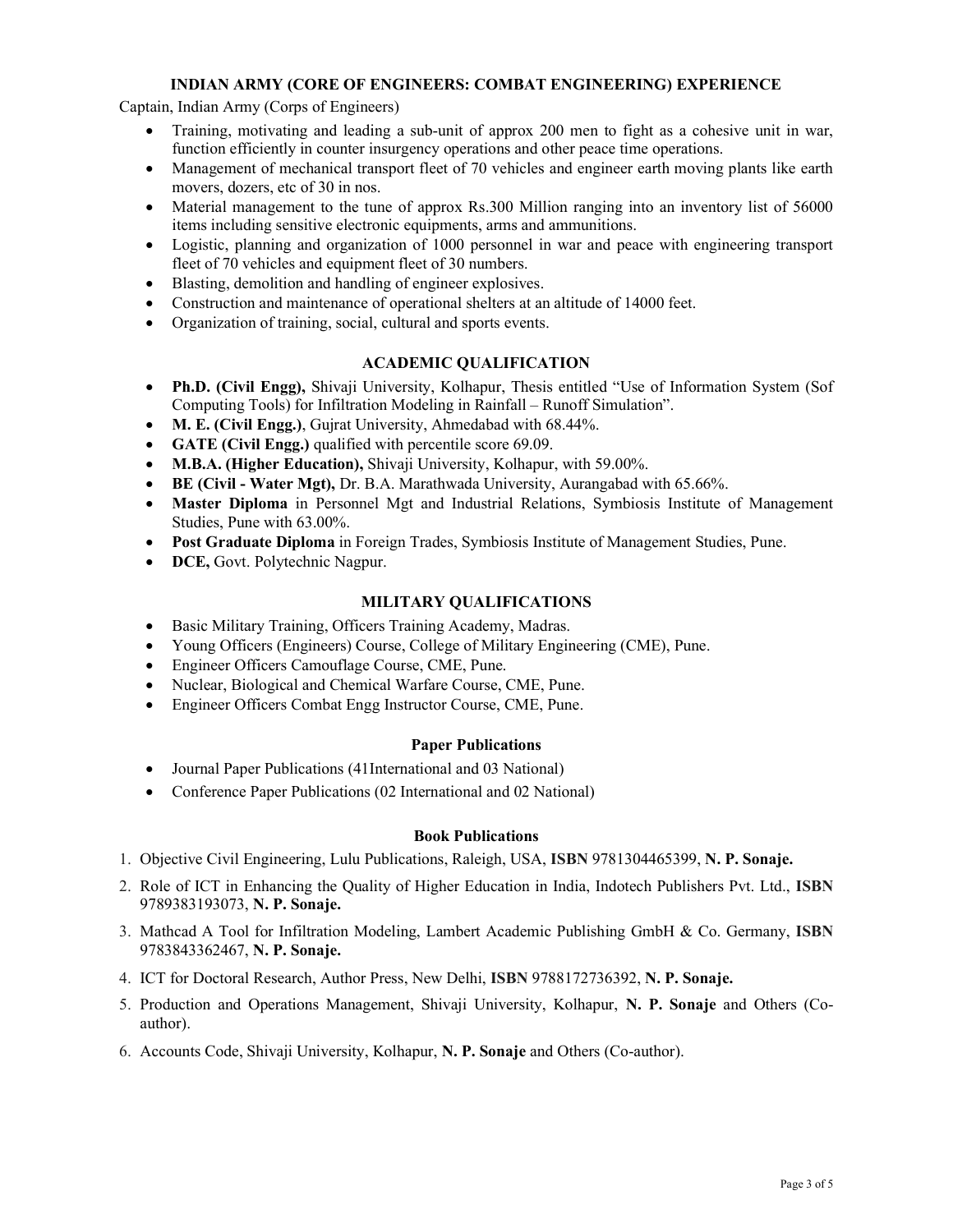#### EXPERIENCE OF GUIDING DOCTORAL RESEARCH SCHOLARS

- 1. Chougule M B, Recycling of Wastewater in Textile Wet Processing.
- 2. Deshmukh G K, Wastewater Minimization in Sugar Industry Incorporating Green Technology
- 3. Mane S J, Prediction of Suspended Particulate Matter (SPM) Concentration in Pune City using Artificial Neural Network.
- 4. Pawar M M, Development of Methodology for converting Existing Water Supply into 24 x 7 Water Supply Scheme (Under Progress).
- 5. Jagtap A K, Design of Gray Water Treatment System and its Management for Rural Area (Under Progress).

# EXPERIENCE OF GUIDING M. TECH (ENVIRONMENTAL SCIENCE AND TECHNOLOGY) PROJECTS

- 1. Thorwat A R, "Impact of Jayanti Nallah on the Panchaganga River Water Quality in Kolhapur (M.S.)"
- 2. Bhomaj P R, "To develop Membranes Bio Reactor Model for Domestic Sewage Treatment."
- 3. Kale A A, "Use of Recycled Polystyrene in Construction Industry.""
- 4. Berlekar N D, "Application of Mathcad for Design of Effluent Treatment Plant for Paper Industry."
- 5. Koli V B, "Ecological Rejoinder: A Case Study of Malaprabha River Regime."
- 6. Patil A A, "Wastewater Management of Sugar Industry Towards Zero Discharge."
- 7. Joshi M G, "Design and Development of Water Supply Scheme for Periurban Area as per National Rural Drinking Water Programme (NRDWP)."
- 8. Kulkarni A A, "Water as a By-Product of Sugar Industry."
- 9. Patil P U, "Low-Cost TDS Removal System for Small Community in Urban Area."

## EXPERIENCE OF GUIDING M. B.A. PROJECTS

- 1. Jadhav R A, A Study of Productivity Improvement by Combined Approach of Value Stream Method Time Measurement, 2013-14.
- 2. Daware R D., Study of Six Sigma with reference to M/s Sound Castings Pvt. Ltd., 2013-14.
- 3. Talwar S. L., A Brief Study on Effectiveness of Distribution Channel of Cement in Sangli with reference to Penna Cement Industries Ltd. Sangli, 2013-14.
- 4. Patil V. N., A Brief Study on Operational Cost Saving in Dosage Cup Placing and Pressing at Charak Pharma with special reference to Charak Pharma Pvt. Ltd. Silvassa, 2013-14.
- 5. Gawade S. P., Designing of Curriculum Aspects of Pharmacy Undergraduate Course in respect of Graduate Employability, 2014-15.
- 6. Jagtap B. R., A Study of Dispatch of Finished Goods in Small Scale Industries with reference to Crown Industries, 2014-15.
- 7. Mole S. H., e-Learning in Distance Education with special reference to M.B.A. Course, 2015-16.
- 8. Kulkarni S. S., An Analytical Study of Entrepreneurs in Pharmaceutical Industry, 2015-16.
- 9. Patil C. A., Study of Industrial Product Strategies and Marketing Environment for Perna Cane Harvesters Pvt. Ltd., 2015-16.
- 10.Ghatge P. A., Market Potential and Buying Behavior of Customers for Premium Make Gear Boxes in Kolhapur and Sangli Region, 2015-16.
- 11.Chavan A. P., Study and Application of Production Line Balancing in Automobile Seating System, 2016- 17.
- 12.Devkar J. P., A Study of Co-generation Plant in Dudhganga- Vedhganaga Sahakari Sakhar Karkhana Ltd., 2016-17.
- 13.Sawant S. P., A Study of Employee Job Satisfaction with reference to Textile Industry, 2016-17.
- 14.Mane N. S., E-governance in Higher Education Institute; A Case Study of Dental College, 2016-17.
- 15.Antredi V. L., Ideal Admission Process for M. Phil and Ph.D., 2016-17.